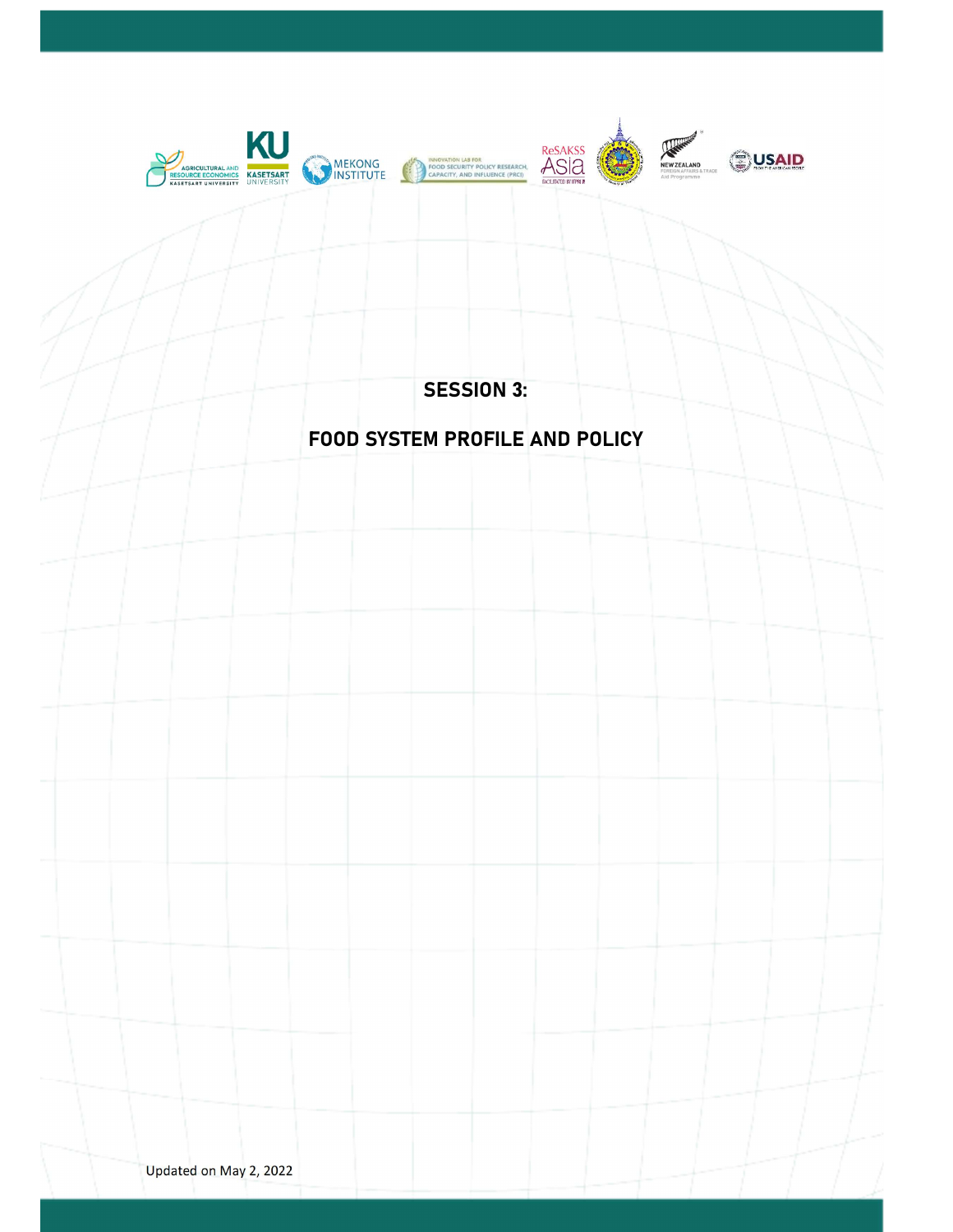

# Dr. Ben Belton, Ph.D. Associate Professor of International Development, Department of Agricultural, Food, and Resource Economics, Michigan State University, USA

Dr. Ben Belton is an interdisciplinary social scientist who has lived and worked extensively in South and Southeast Asia. He currently holds a joint appointment as Associate Professor of International Development, at the Department of Agricultural, Food, and Resource Economics, Michigan State University, USA, and as interim Global Lead for Social and Economic Inclusion with WorldFish, Malaysia.

His research focuses on aquaculture and capture fisheries development, value chains and food systems, livelihoods, rural economies, and their links to food and nutrition security, poverty, wellbeing, and the environment.

He received both his Master's degree and Ph.D. from the University of Stirling, United Kingdom.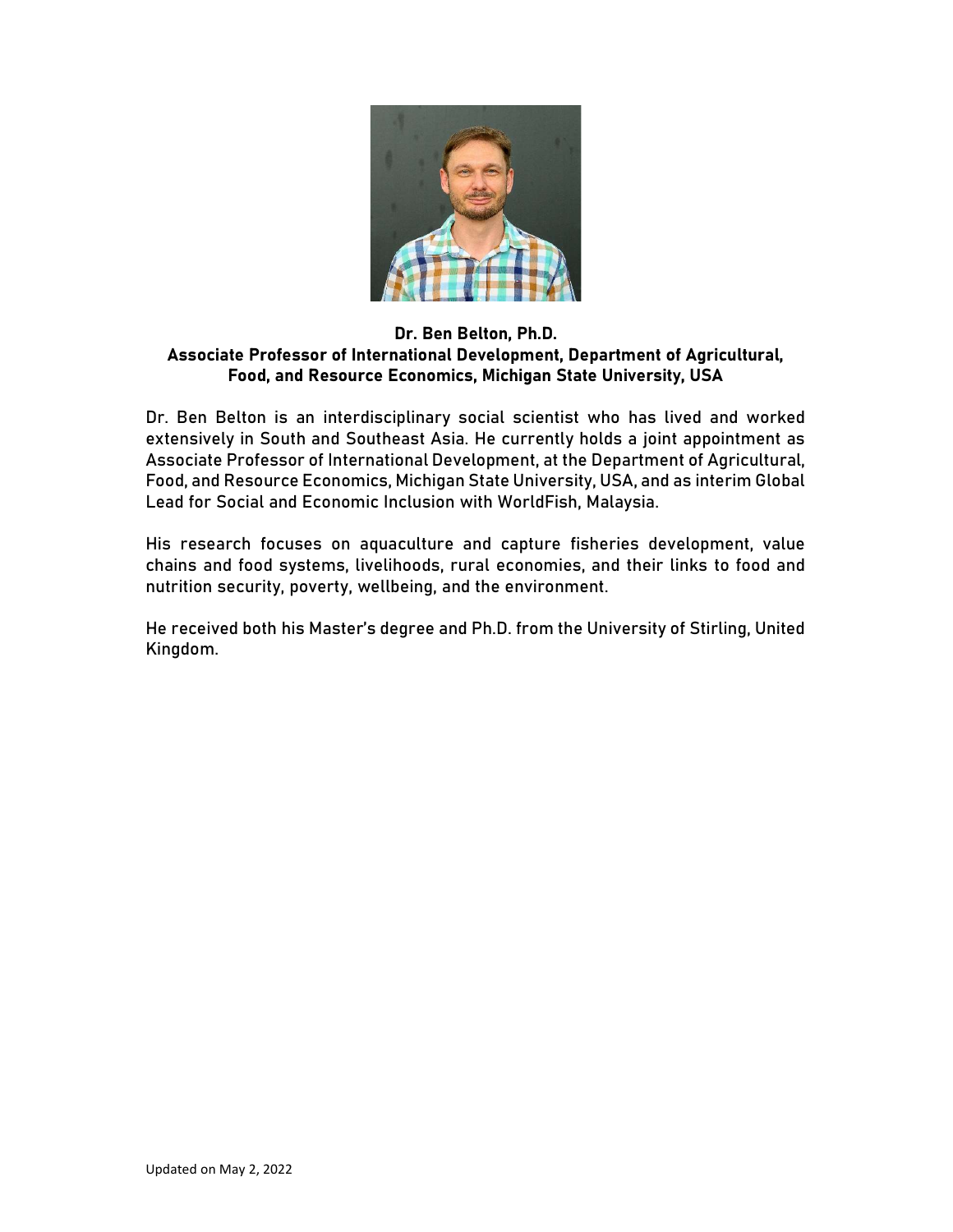

# Dr. Ir. Adi Djoko Guritno, Ph.D. Lecturer, Department of Agroindustrial Technology and Master's in Management Study Program, Gadjah Mada University, Indonesia

Dr. Adi Djoko Guritno is a lecturer at the Department of Agroindustrial Technology and Master's in Management Study Program, Gadjah Mada University, Indonesia.

His research interest and specializations are in the fields of Supply Chain Management, Risk Management, and Operations Management. In addition to his teaching duties at the university, he is active as a risk management consultant and currently serves as the President Director of PT Pagilaran, a commercial tea plantation and manufacturing company in Central Java.

He has led several research initiatives, including as General Chairperson of the Research & Development on Supply Chain Indonesia association, Chair of the Association of Agro-Industrial Technology Indonesia, and is the Coordinator of the Japan International Corporation Agency for Technical Cooperation at his university, plus other affiliations.

He also is a peer reviewer for several academic journals.

Dr. Adi Djoko Guritno received his Ph.D. from Ehime University, Japan, majoring in Agricultural Economics and Agribusiness.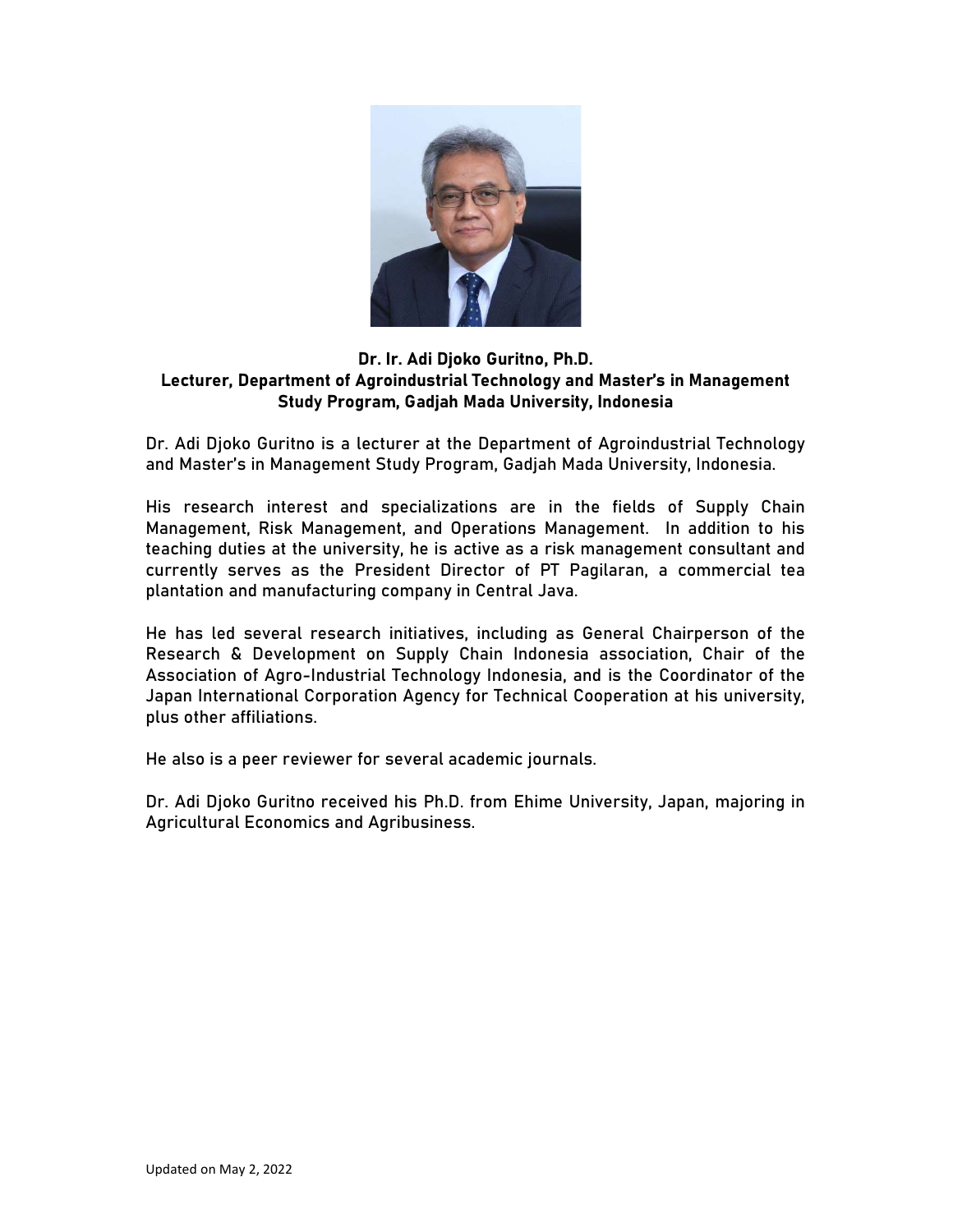

#### Mrs. Tuyen Thi Thanh Huynh Senior Research Associate, Alliance of Bioversity International, Vietnam

Mrs. Tuyen Thi Thanh Huynh is Senior Research Associate working on food environment and consumer behavior at the Alliance of Bioversity International. The Alliance is a collaborative initiative between Bioversity International and the International Center for Tropical Agriculture. It delivers research-based solutions that harness agricultural biodiversity and sustainably transform food systems.

Mrs. Tuyen Thi Thanh Huynh leads and participates in activities that support policy development and implementation by national governments and international agencies. Her research interests are nutrition sensitive food systems, food environment, and consumer behavior. Her work seeks to build sustainable food systems by ensuring the production, delivery and use of healthy food that ultimately provides economic, social, and nutritional benefits to consumers while minimizing their environmental footprint.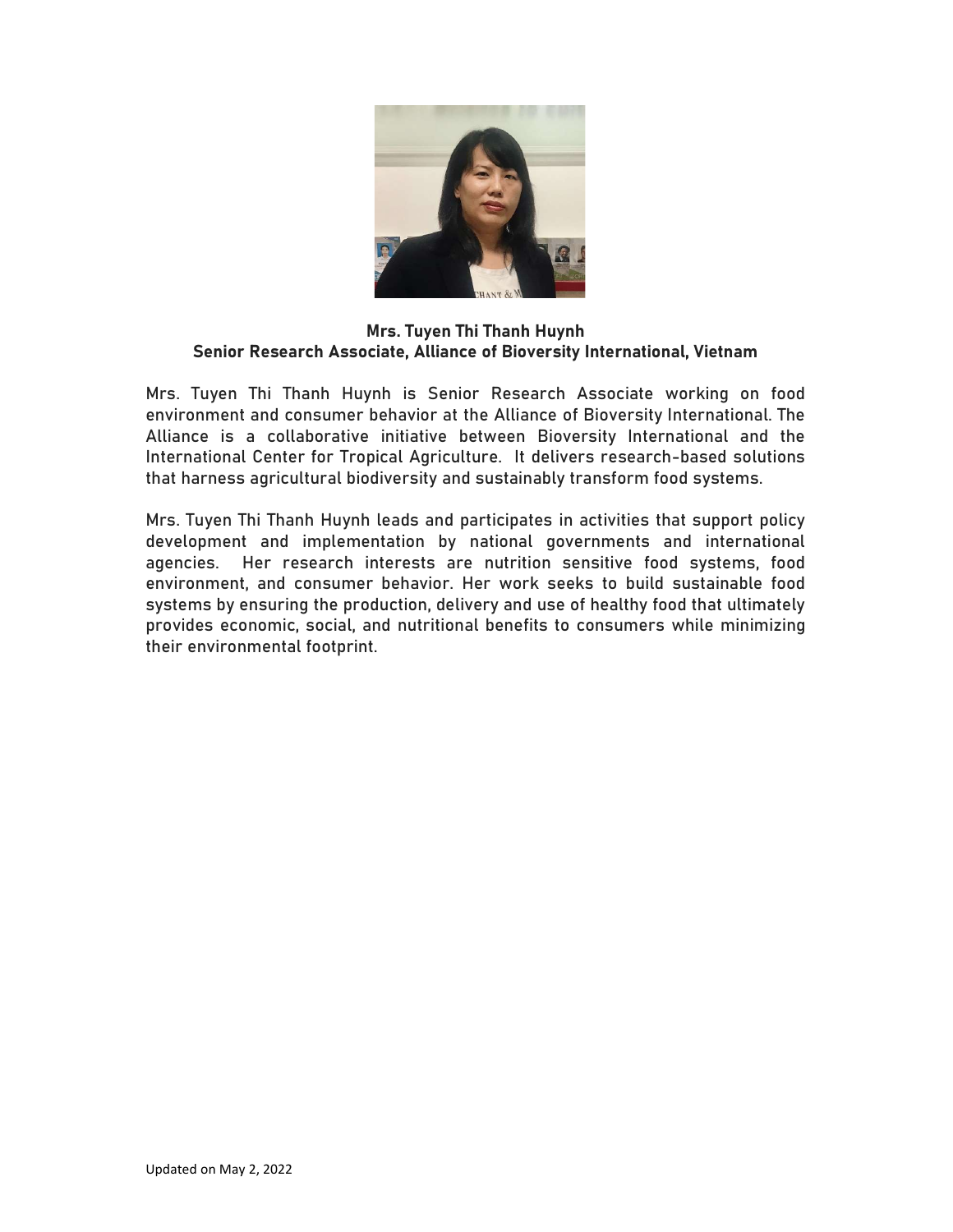

#### Dr. Dao The Anh, Ph.D. Vice-President, Vietnamese Academy of Agricultural Sciences, Hanoi, Vietnam

Dr. Dao The Anh is Vice President of the Vietnamese Academy of Agricultural Sciences in Hanoi. Formerly, he was Director of the Centre for Agrarian System Research and Development and Deputy Director General of the Field Crops Research Institute. Dr. Dao The Anh is actively involved in capacity building and advocacy for smallhold farmers in VietNam. He is the national convener of the United Nations Food Systems Summit in VietNam.

His academic studies focused on agricultural production. He earned his Master's in Farming Systems and his Ph.D. in Agricultural, Rural and Food Economics, both from Montpellier SupAgro, France.

Over the past 30 years, he has developed a passion for research involving the agricultural systems and family farming, particularly along the Red River Delta and Northern Mountain regions of VietNam. Recently, his research has focused on agroecological farming systems, adaptation and mitigation for climate change of production systems, food safety certification, and the development of cooperative farmer organizations. He also has taken a sharp interest in the role of safe agriculture and Zero Hunger initiative based on promoting the role of small farms.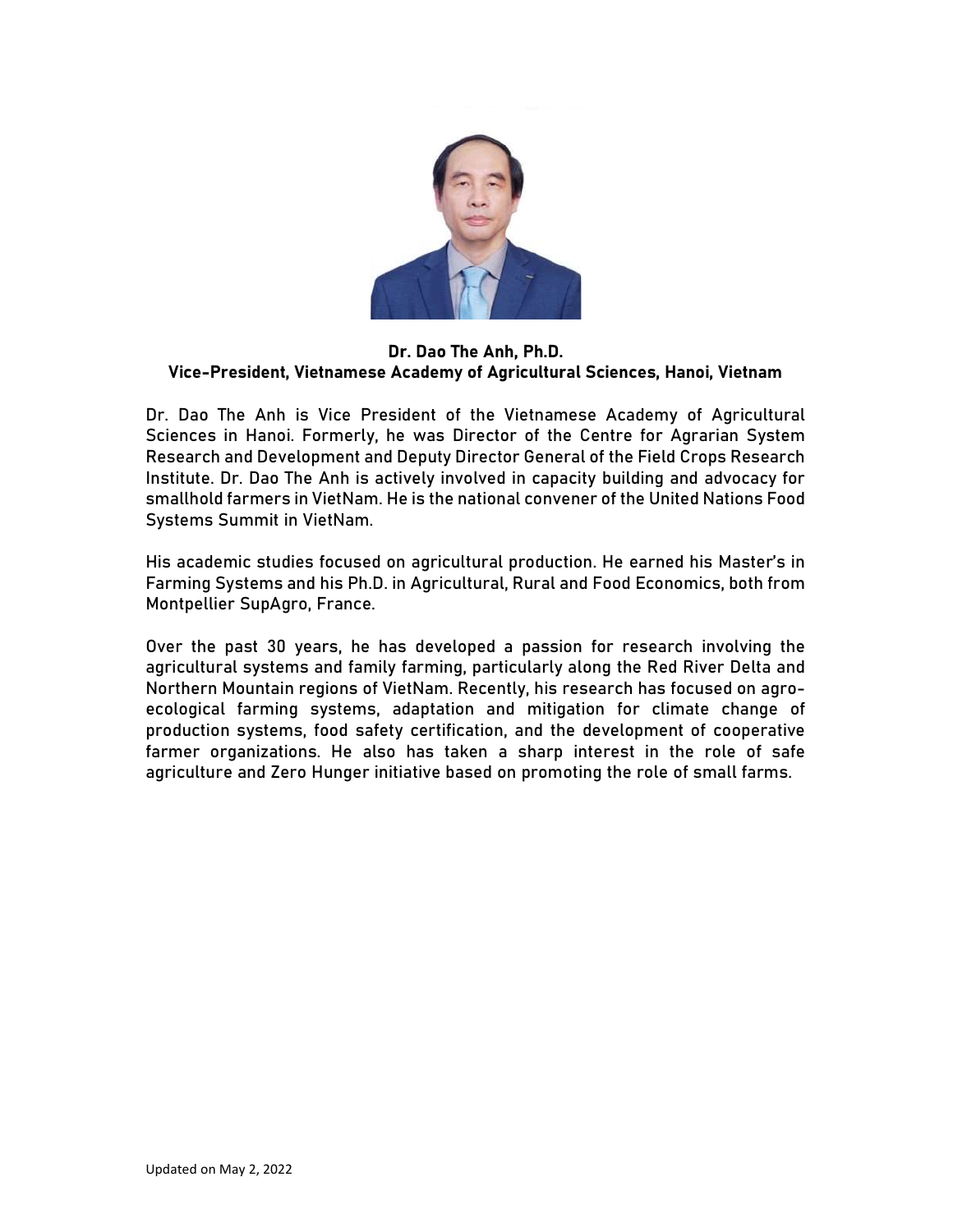

## Dr. Santi Charoenpornpattana, Ph.D. Director of Science Technology and Innovation Policy Institute, King Mongkut's University of Technology Thonburi, Thailand

Dr. Santi is currently Director of the Science Technology and Innovation Policy Institute at King Mongkut's University of Technology Thonburi. This institute was established as a collaborative initiative between Thailand's Ministry of Science and Technology and King Mongkut's University to undertake research to support national science technology and innovation policy formulation and implementation. Dr. Santi's recent works include evaluative research involving agriculture and food systems.

Dr. Santi has been involved in various national research and innovation systems design projects, including budgeting systems used in research and innovation projects, and monitoring and evaluating research and innovation policies and their implementation. These system designs are intended to provide instruments used to assess and strengthen the deployment of Thailand's national research and innovation initiatives, and lead to more efficient and effective policy implementations.

Dr. Santi received his Master's in Civil Engineering from the Asian Institute of Technology, Thailand, and his Ph.D. in Infrastructure Systems from the University of Tokyo, Japan.